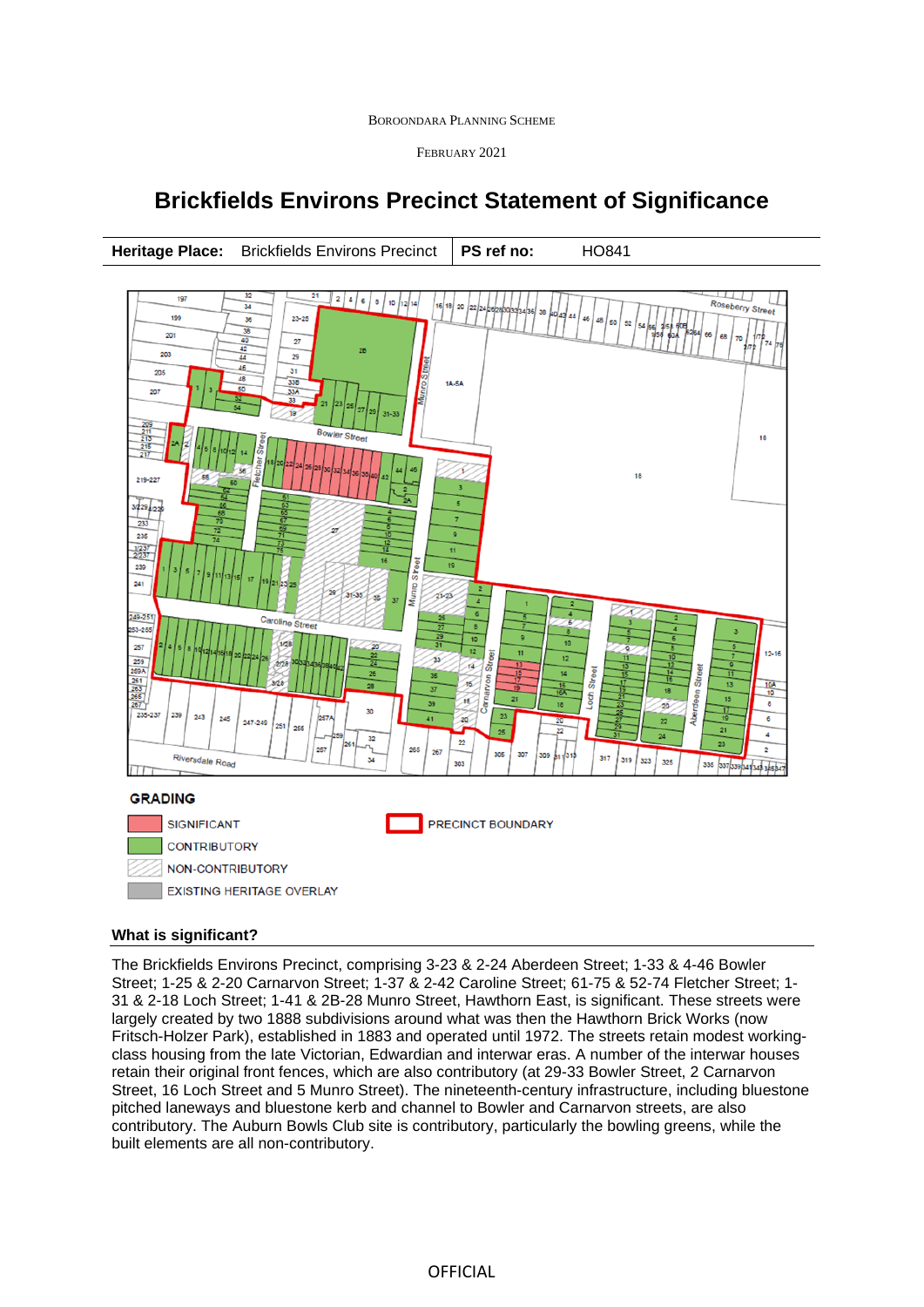The row of semi-detached brick dwellings at 13-19 Carnarvon Street and at 22-40 Bowler Street are Significant. The following properties are Non-contributory to the precinct: 20 & 21 Aberdeen Street; 2 & 19 Bowler Street; 14, 16, 18 and 20 Carnarvon Street; 23, 27, 28 (all units), 29, 31-33 and 35 Caroline Street; 56 & 58 Fletcher Street; 1, 6 & 9 Loch Street; and 1, 20, 21-23 & 33 Munro Street. The rest are Contributory.

### **How is it significant?**

The Brickfields Environs Precinct is of local historical, architectural and social significance to the City of Boroondara.

## **Why is it significant?**

The Brickfields Environs Precinct is of historical significance as tangible evidence of the influence of both public transport and employment centres on the construction of housing in Hawthorn East. As noted in the advertisements for the Symonds' Paddock subdivision, the nearby tram terminus, at the corner of Auburn and Riversdale roads, was a drawcard for new residents. The Hawthorn Brickworks, which operated from 1883 until 1972, also drew residents who were employed at the brickworks. The resultant housing stock housed many working-class residents when built, such as brickmakers, carters, laborers, die pinkers, painters, blacksmiths, coach builders and strikers, with the allotments and houses smaller and more modest than the Hawthorn East standard. (Criterion A)

The Brickfields Environs Precinct is significant as a collection of houses that illustrate typical workingclass housing from the late Victorian period until World War II. The more modest finances of the original occupiers are visible in the small allotment sizes – leading to a very high proportion of singlefronted houses and timber-framed houses of all eras, as well as many semi-detached dwellings. The predominant style in the late nineteenth century and the first years of the twentieth century was the Italianate. These houses display characteristic elements such as low-pitched hipped roofs, chimneys with a rendered cornice, bracketed eaves, front verandahs with chamfered posts or Corinthian columns and cast-iron ornament, double-hung sash windows often with sidelights, and four-panelled front doors. Some of the most elaborately decorated houses of this era are Augustus Andrew Fritsch's pair of semi-detached polychrome brick houses at 13-19 Carnarvon Street, which feature highly ornamented front parapets. The Edwardian/Federation houses, both single-fronted and doublefronted, are recognisable by their half-timbered front gables and/or high hipped roofs with corbelled brick chimneys. Those brick houses shift from the Victorian brown brick to red brick. The most striking group from this era are the brick semi-detached row at 22-40 Bowler Street, which are massed to look like asymmetrical Queen Anne villas, and have unusual details such as corner windows. Interwar houses in the precinct occur in large clusters as well as single examples at the edges. Those of the 1920s are California Bungalows, almost all of them built of timber, one of which retains an original post and woven wire fence. They have gabled roofs (front-facing or transverse) with gabled front porches supported on tapered piers or paired posts on a pier. And unusual row of late 1930s doublefronted semi-detached timber houses survives on Carnarvon Street. One of the most common styles of the late 1930s Old English or Tudor Revival is well represented in the precinct. These houses all have characteristic vergeless gables with corbelled eaves, and are built of face brick on its own or paired with textured render. The fashion to mass semi-detached pairs to look like a single house continues in this period. A number of the 1930s houses retain their original front fences, usually of masonry to match the house. The houses are enhanced by the retention of the original nineteenthcentury street infrastructure, including bluestone pitched laneways and kerb and channel. (Criterion D)

The Brickfields Environs Precinct is significant for its associations with the Fritsch and Holzer families, who owned the Hawthorn Brickworks and were influential in the development of housing around it. August Fritsch resided on the then Fritschs Road (now Bowler Street) in the 1870s, before the rest of the precinct was subdivided, and owned a number of rental properties by the 1890s. Another of the brickworks founders, Anton Holzer, owned land on Carnarvon Street and commissioned the son of his business partner, architect AA Fritsch, to design two pairs of semi-detached Boom-style cottages in 1890 (Nos. 13-19). AA Fritsch and Annie Holzer owned a number of properties on Loch Street and resided there in the 1890s. (Criterion H)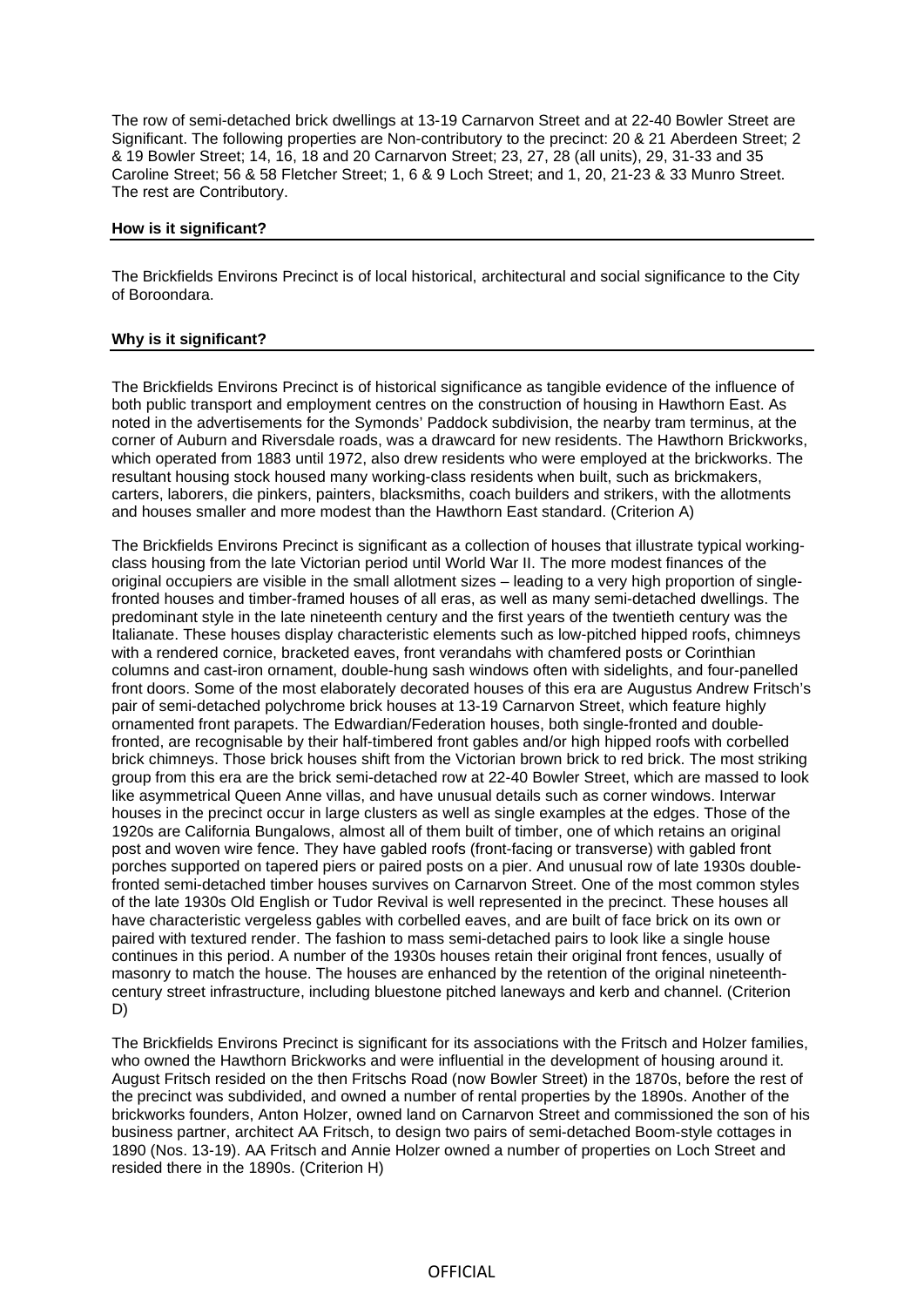The Auburn Bowls Club, founded in 1886, is a Contributory place in the precinct for its social values as a very long and ongoing venue for community sporting and recreational activities, for both the women and men of this area, and for its associations with the Fritsch and Holzer families. Augustus Fritsch provided the land and John Holzer providing a mortgage for its purchase. During the interwar era, Mrs Gertrude Holzer was a many-time club and state champion, as well as vice-president and president of the Auburn Ladies' Bowling Club. (Criteria G & H)

# **Primary source**

| <b>Number</b>   | <b>Address</b>       | Grade            |
|-----------------|----------------------|------------------|
| 2               | Aberdeen Street      | Contributory     |
| $\overline{3}$  | Aberdeen Street      | Contributory     |
| 4               | Aberdeen Street      | Contributory     |
| $\overline{5}$  | Aberdeen Street      | Contributory     |
| 6               | Aberdeen Street      | Contributory     |
| $\overline{7}$  | Aberdeen Street      | Contributory     |
| 8               | Aberdeen Street      | Contributory     |
| $\overline{9}$  | Aberdeen Street      | Contributory     |
| 10              | Aberdeen Street      | Contributory     |
| 11              | Aberdeen Street      | Contributory     |
| 12              | Aberdeen Street      | Contributory     |
| 13              | Aberdeen Street      | Contributory     |
| $\overline{14}$ | Aberdeen Street      | Contributory     |
| 15              | Aberdeen Street      | Contributory     |
| 16              | Aberdeen Street      | Contributory     |
| 17              | Aberdeen Street      | Contributory     |
| 18              | Aberdeen Street      | Contributory     |
| 19              | Aberdeen Street      | Contributory     |
| 20              | Aberdeen Street      | Non-contributory |
| $\overline{21}$ | Aberdeen Street      | Non-contributory |
| 22              | Aberdeen Street      | Contributory     |
| 23              | Aberdeen Street      | Contributory     |
| 24              | Aberdeen Street      | Contributory     |
| $\mathbf{1}$    | <b>Bowler Street</b> | Contributory     |
| $\overline{2}$  | <b>Bowler Street</b> | Non-Contributory |
| $\overline{2A}$ | <b>Bowler Street</b> | Contributory     |
| 3               | <b>Bowler Street</b> | Contributory     |
| $\overline{4}$  | <b>Bowler Street</b> | Contributory     |
| $\overline{6}$  | <b>Bowler Street</b> | Contributory     |
| $\overline{8}$  | <b>Bowler Street</b> | Contributory     |
| 10              | <b>Bowler Street</b> | Contributory     |
| 12              | <b>Bowler Street</b> | Contributory     |
| 14              | <b>Bowler Street</b> | Contributory     |
| 18              | <b>Bowler Street</b> | Contributory     |
| 19              | <b>Bowler Street</b> | Non-contributory |
| 20              | <b>Bowler Street</b> | Contributory     |
| $\overline{21}$ | <b>Bowler Street</b> | Contributory     |
| $\overline{22}$ | <b>Bowler Street</b> | Significant      |
| $\overline{23}$ | <b>Bowler Street</b> | Contributory     |
| 24              | <b>Bowler Street</b> | Significant      |
| 25              | <b>Bowler Street</b> | Contributory     |
| 26              | <b>Bowler Street</b> | Significant      |

*City of Boroondara Municipal-Wide Heritage Gap Study Volume 6: Hawthorn East, February 2021*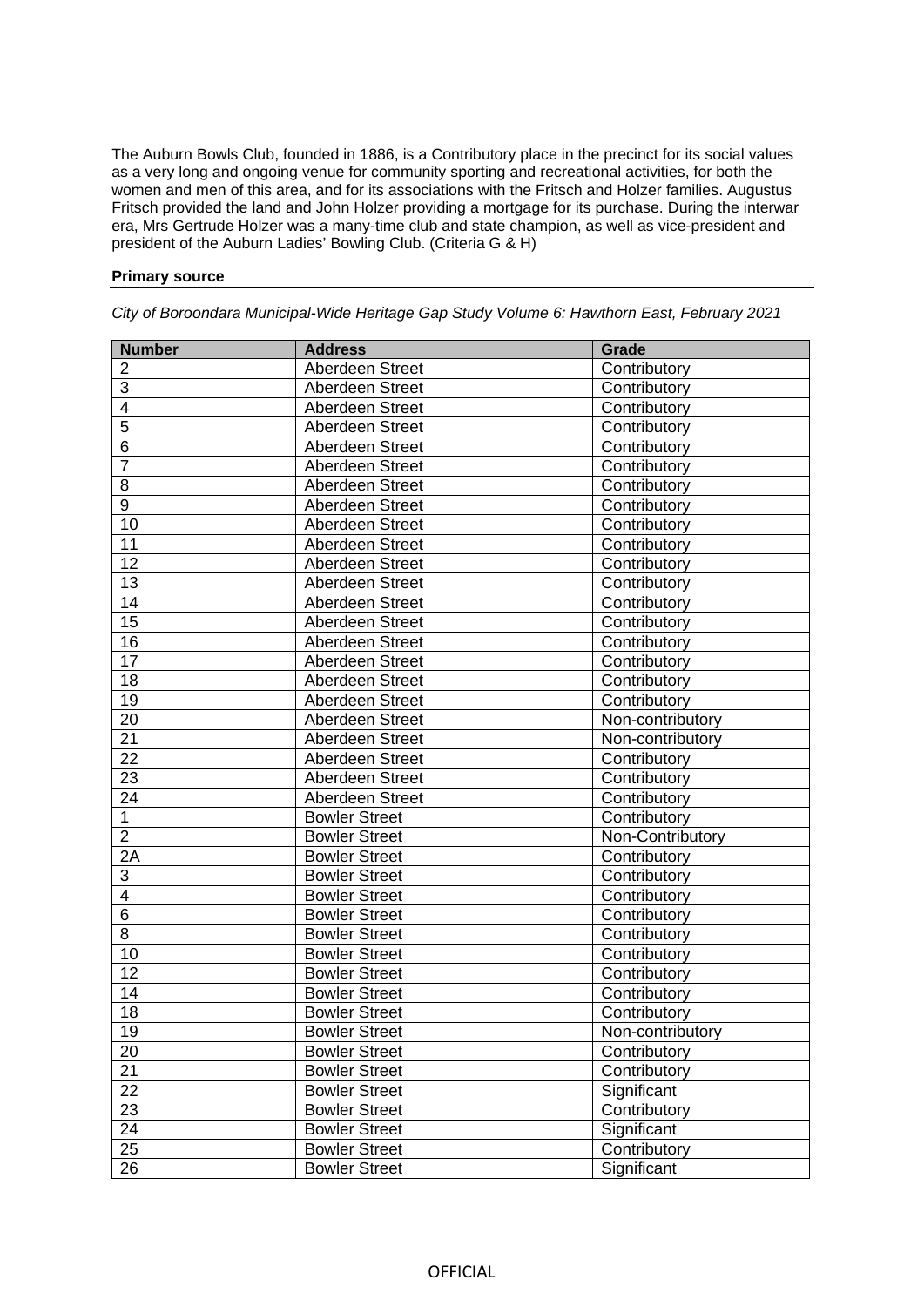| 27                      | <b>Bowler Street</b>    | Contributory     |
|-------------------------|-------------------------|------------------|
| 28                      | <b>Bowler Street</b>    | Significant      |
| 29                      | <b>Bowler Street</b>    | Contributory     |
| 30                      | <b>Bowler Street</b>    | Significant      |
| $31 - 33$               | <b>Bowler Street</b>    | Contributory     |
| 32                      | <b>Bowler Street</b>    | Significant      |
| 34                      | <b>Bowler Street</b>    | Significant      |
| 36                      | <b>Bowler Street</b>    | Significant      |
| 38                      | <b>Bowler Street</b>    | Significant      |
| 40                      | <b>Bowler Street</b>    | Significant      |
| 42                      | <b>Bowler Street</b>    | Contributory     |
| 44                      | <b>Bowler Street</b>    | Contributory     |
| 46                      | <b>Bowler Street</b>    | Contributory     |
| 1                       | <b>Carnarvon Street</b> | Contributory     |
| $\overline{2}$          | <b>Carnarvon Street</b> | Contributory     |
| 4                       | <b>Carnarvon Street</b> | Contributory     |
| 5                       | <b>Carnarvon Street</b> | Contributory     |
| 6                       | <b>Carnarvon Street</b> | Contributory     |
| $\overline{7}$          | Carnarvon Street        | Contributory     |
| 8                       | <b>Carnarvon Street</b> | Contributory     |
| $\overline{9}$          | <b>Carnarvon Street</b> | Contributory     |
| 10                      | <b>Carnarvon Street</b> | Contributory     |
| 11                      | Carnarvon Street        | Contributory     |
| 12                      | <b>Carnarvon Street</b> | Contributory     |
| 13                      | <b>Carnarvon Street</b> | Significant      |
| 14                      | <b>Carnarvon Street</b> | Non-contributory |
| 15                      | Carnarvon Street        | Significant      |
| 16                      | <b>Carnarvon Street</b> | Non-contributory |
| 17                      | Carnarvon Street        | Significant      |
| 18                      | <b>Carnarvon Street</b> | Non-contributory |
| 19                      | Carnarvon Street        | Significant      |
| 20                      | <b>Carnarvon Street</b> | Non-contributory |
| 21                      | <b>Carnarvon Street</b> | Contributory     |
| 23                      | <b>Carnarvon Street</b> | Contributory     |
| 25                      | <b>Carnarvon Street</b> | Contributory     |
| $\mathbf{1}$            | <b>Caroline Street</b>  | Contributory     |
| $\overline{c}$          | <b>Caroline Street</b>  | Contributory     |
| $\overline{3}$          | <b>Caroline Street</b>  | Contributory     |
| $\overline{\mathbf{4}}$ | <b>Caroline Street</b>  | Contributory     |
| $\overline{5}$          | <b>Caroline Street</b>  | Contributory     |
| 6                       | <b>Caroline Street</b>  | Contributory     |
| $\overline{7}$          | <b>Caroline Street</b>  | Contributory     |
| 8                       | <b>Caroline Street</b>  | Contributory     |
| 9                       | <b>Caroline Street</b>  | Contributory     |
| 10                      | <b>Caroline Street</b>  | Contributory     |
| 11                      | <b>Caroline Street</b>  | Contributory     |
| 12                      | <b>Caroline Street</b>  | Contributory     |
| 13                      | <b>Caroline Street</b>  | Contributory     |
| 14                      | <b>Caroline Street</b>  | Contributory     |
| 15                      | <b>Caroline Street</b>  | Contributory     |
| 16                      | <b>Caroline Street</b>  | Contributory     |
| 17                      | <b>Caroline Street</b>  | Contributory     |
| 18                      | <b>Caroline Street</b>  | Contributory     |
| 19                      |                         |                  |
|                         | <b>Caroline Street</b>  | Contributory     |
| 20                      | <b>Caroline Street</b>  | Contributory     |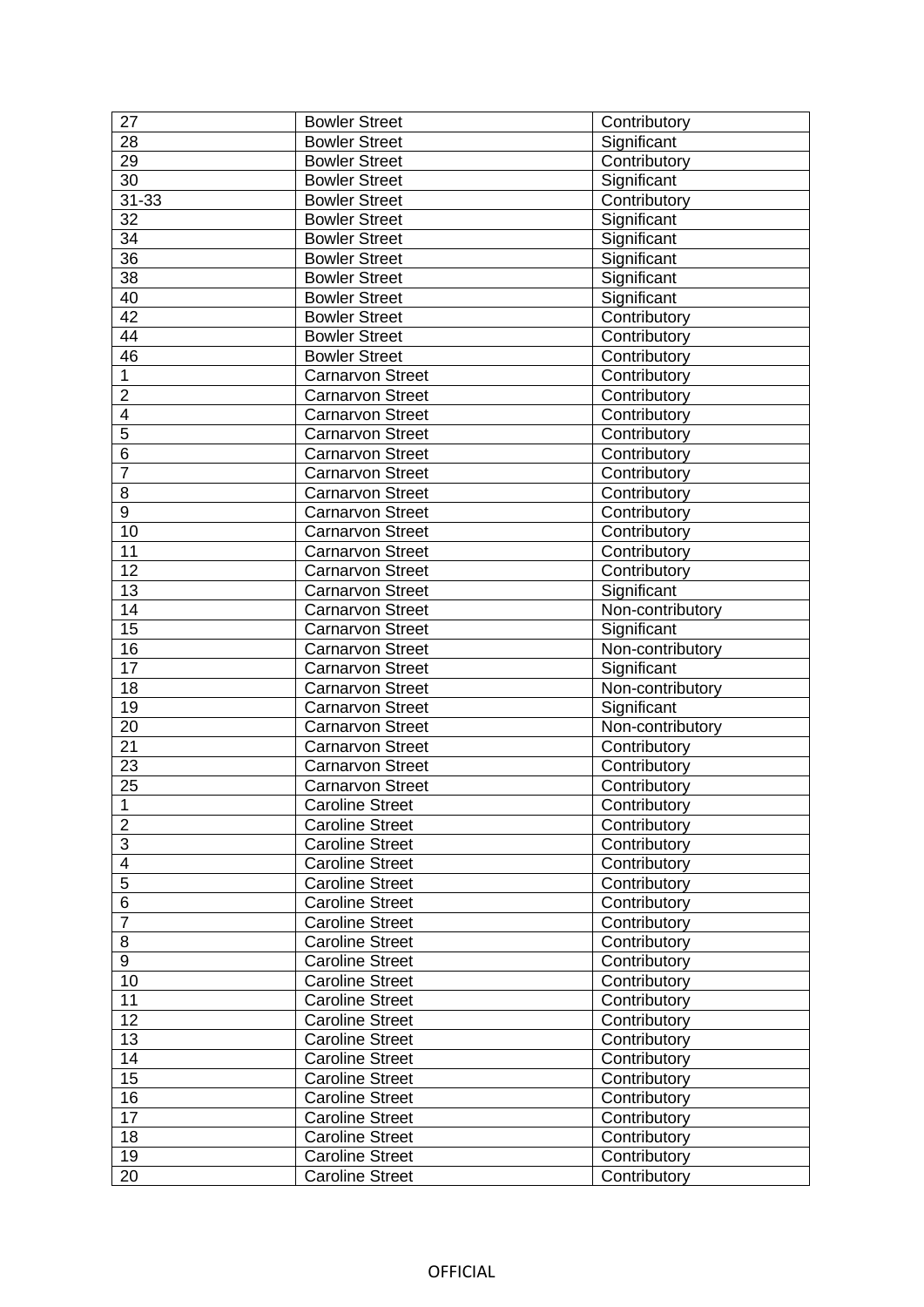| 21                  | <b>Caroline Street</b> | Contributory     |
|---------------------|------------------------|------------------|
| 22                  | <b>Caroline Street</b> | Contributory     |
| 23                  | <b>Caroline Street</b> | Non-contributory |
| 24                  | <b>Caroline Street</b> | Contributory     |
| 25                  | <b>Caroline Street</b> | Contributory     |
| 26                  | <b>Caroline Street</b> | Contributory     |
| 27                  | <b>Caroline Street</b> | Non-contributory |
| $1 - 3/28$          | <b>Caroline Street</b> | Non-contributory |
| 29                  | <b>Caroline Street</b> | Non-contributory |
| 30                  | <b>Caroline Street</b> | Contributory     |
| $31 - 33$           | <b>Caroline Street</b> | Non-contributory |
| 32                  | <b>Caroline Street</b> | Contributory     |
| 34                  | <b>Caroline Street</b> | Contributory     |
| 35                  | <b>Caroline Street</b> | Non-contributory |
| 36                  | <b>Caroline Street</b> | Contributory     |
| 37                  | <b>Caroline Street</b> | Contributory     |
| 38                  | <b>Caroline Street</b> | Contributory     |
| 40                  | <b>Caroline Street</b> | Contributory     |
| 42                  | <b>Caroline Street</b> | Contributory     |
| $\overline{52}$     | <b>Fletcher Street</b> | Contributory     |
| $\overline{54}$     | <b>Fletcher Street</b> | Contributory     |
| 56                  | <b>Fletcher Street</b> | Non-contributory |
| $\overline{58}$     | <b>Fletcher Street</b> | Non-contributory |
| 60                  | <b>Fletcher Street</b> | Contributory     |
| 61                  | <b>Fletcher Street</b> | Contributory     |
| 62                  | <b>Fletcher Street</b> |                  |
|                     |                        | Contributory     |
| 63<br>64            | <b>Fletcher Street</b> | Contributory     |
|                     | <b>Fletcher Street</b> | Contributory     |
| 65                  | <b>Fletcher Street</b> | Contributory     |
| 66                  | <b>Fletcher Street</b> | Contributory     |
| 67                  | <b>Fletcher Street</b> | Contributory     |
| 68                  | <b>Fletcher Street</b> | Contributory     |
| 69                  | <b>Fletcher Street</b> | Contributory     |
| 70                  | <b>Fletcher Street</b> | Contributory     |
| 71                  | <b>Fletcher Street</b> | Contributory     |
| 72                  | <b>Fletcher Street</b> | Contributory     |
| 73                  | <b>Fletcher Street</b> | Contributory     |
| 74                  | <b>Fletcher Street</b> | Contributory     |
| 75                  | <b>Fletcher Street</b> | Contributory     |
| $\mathbf{1}$        | Loch Street            | Non-contributory |
| $\overline{2}$      | Loch Street            | Contributory     |
| $\overline{\omega}$ | <b>Loch Street</b>     | Contributory     |
| $\overline{4}$      | <b>Loch Street</b>     | Contributory     |
| $\overline{5}$      | <b>Loch Street</b>     | Contributory     |
| $\overline{6}$      | <b>Loch Street</b>     | Non-contributory |
| $\overline{7}$      | Loch Street            | Contributory     |
| 8                   | <b>Loch Street</b>     | Contributory     |
| 9                   | Loch Street            | Non-contributory |
| 10                  | <b>Loch Street</b>     | Contributory     |
| 11                  | <b>Loch Street</b>     | Contributory     |
| 12                  | Loch Street            | Contributory     |
| 13                  | <b>Loch Street</b>     | Contributory     |
| 14                  | <b>Loch Street</b>     | Contributory     |
| 15                  | <b>Loch Street</b>     | Contributory     |
| 16                  | <b>Loch Street</b>     | Contributory     |